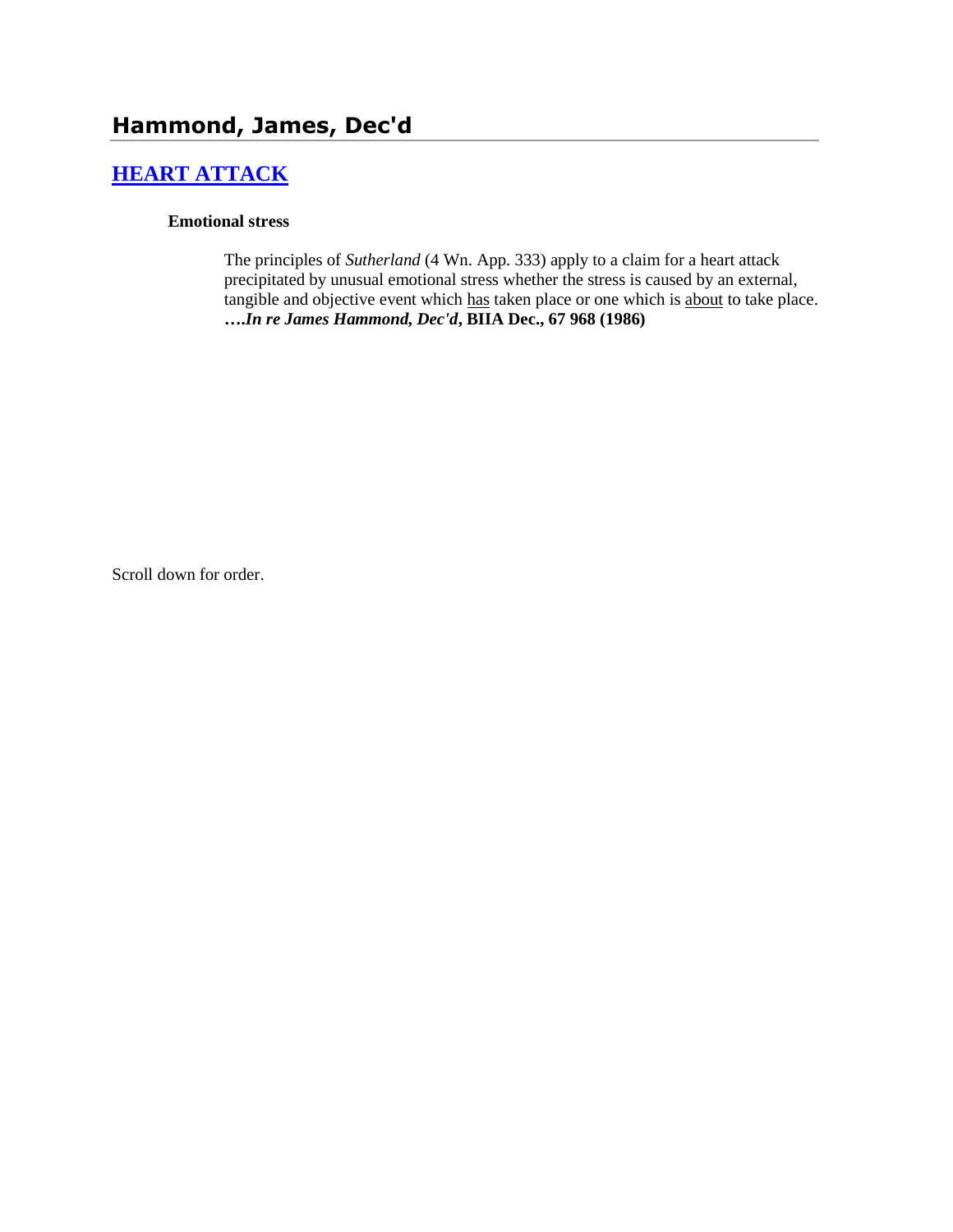### **BEFORE THE BOARD OF INDUSTRIAL INSURANCE APPEALS STATE OF WASHINGTON**

**)**

### **IN RE: JAMES L. HAMMOND, DEC'D ) DOCKET NO. 67,968**

**CLAIM NO. J-400043 ) DECISION AND ORDER**

APPEARANCES:

Widow-Petitioner, Carol E. Hammond, by Ferguson & Burdell, per Dennis J. Dunphy

Employer, Lynden Transport Inc., None

Department of Labor and Industries, by The Attorney General, per Paula Selis and Carol Molchior, Assistants

This is an appeal filed by the widow-petitioner on June 11, 1984 from an order of the Department of Labor and Industries dated April 10, 1984 which rejected her claim for the reason that the decedent's death was due to natural causes and was not the result of an industrial injury within the meaning of the Workers' Compensation Act. **AFFIRMED**.

## **DECISION**

Pursuant to RCW 51.52.104 and RCW 51.52.106, this matter is before the Board for review and decision on a timely Petition for Review filed by the widow-petitioner to a Proposed Decision and Order issued on July 26, 1985 in which the order of the Department dated April 10, 1984 was affirmed.

The Board has reviewed the evidentiary rulings in the record of proceedings and finds that no prejudicial error was committed and said rulings are hereby affirmed.

The issues presented by this appeal and the evidence presented by the parties are adequately set forth in the Proposed Decision and Order and will be reiterated only in part herein.

After reviewing the record and the Petition for Review, we are persuaded that the Proposed Decision and Order is supported by the preponderance of the evidence. However, we believe it took a rather narrow view of the court's holding in the case of Sutherland v. Department of Labor and Industries, 4 Wn. App. 333 (1971), where the court held that "Unusual emotional stress or strain may be a "sudden, tangible happening of a traumatic nature" within the meaning of the statute." Sutherland did not distinguish between emotional stress injuries resulting from external tangible events such as meetings, verbal/physical altercations, tests, speeches, etc., and those resulting from internal intangibles such as anticipation, tension, dread, and anxieties caused by upcoming events.

1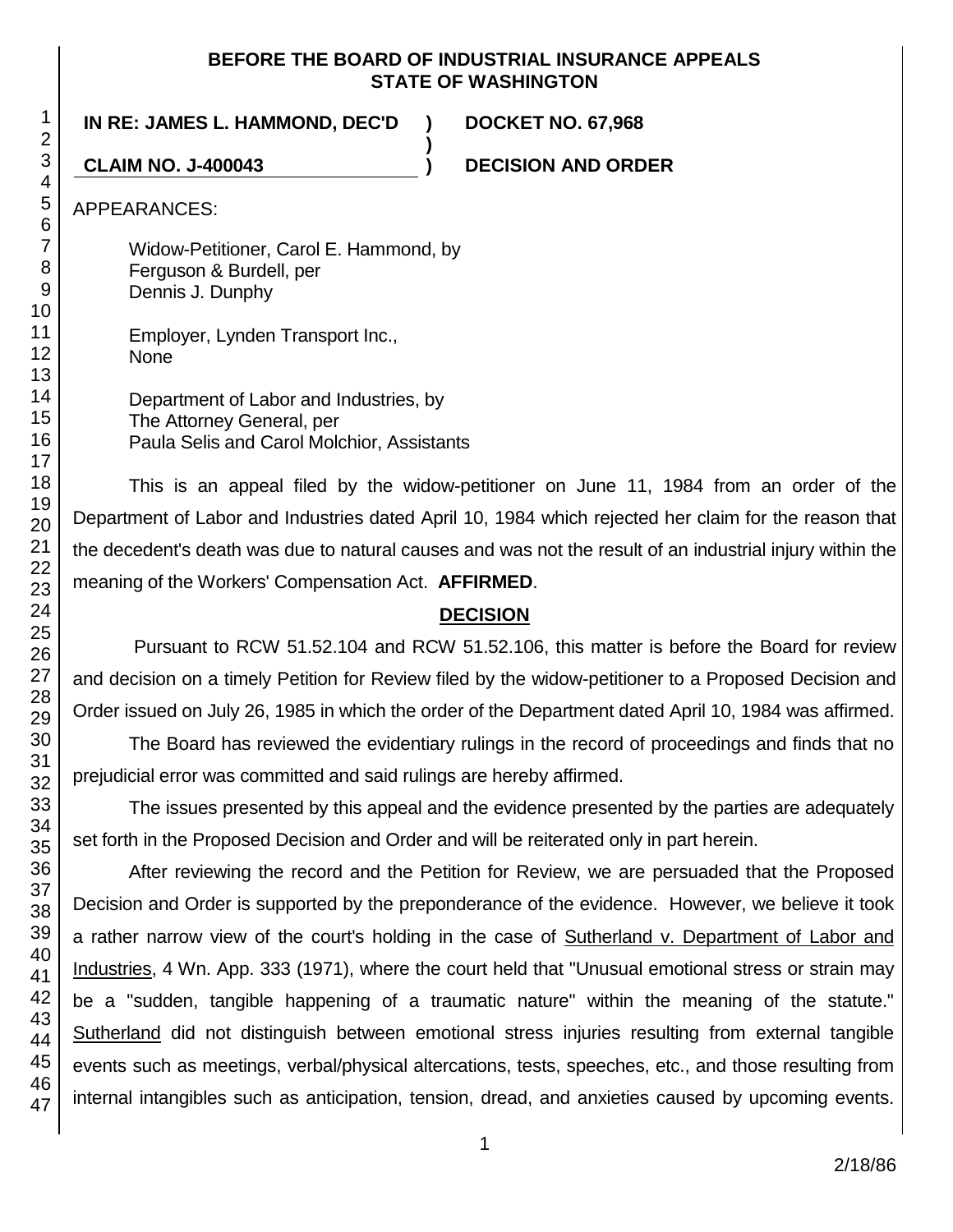The Proposed Decision and Order recognized that unusual emotional stress may be an industrial "injury" within the meaning of the Act; nevertheless, the intangible anticipation of an event was found an insufficient cause of an emotional stress injury. We do not find such a distinction necessarily warranted; we believe the principles of Sutherland can cover a claim for unusual emotional stress whether it be caused by an external, tangible and objective event which has taken place or one which is about to take place.

In this case, as in Sutherland, the key to coverage turns on the question of whether Mr. Hammond's death by cardiac arrest was the prompt result of an unusual emotional exertion occurring because of dread and morbid anticipation on the morning before an important meeting; or whether his death resulted from a normal, routine activity of the employee.

The record clearly establishes that James Hammond was not a stranger to a high pressure work environment. He served on the Board of Directors of Tradex, a clearing house for the motor carrier industry. Prior to that, he worked at Lynden Transport Inc. as an executive and CPA. Lynden was a major participant in Tradex and Tradex's largest customer. Signs of legal and financial problems involving Tradex became apparent in 1982. In January, 1983 Hammond resigned from the Tradex Board of Directors and became a special consultant for Lynden. His sole duty was to save Tradex from its difficulties. Richard A. Carpella, chief financial officer of Lynden, stated Hammond "jumped in with both feet" in an attempt to salvage Tradex from bankruptcy and financial ruin. In August 1983 Hammond became a key figure in a lawsuit against Tradex. It also named Hammond individually as a defendant thereby placed his personal funds and reputation at risk. The suit alleged federal and state securities law violations, fraud violations, violations under the Racketeer Influence and Corrupt Organization Act. In August 1983 the lawsuit was Hammond's primary work focus. Many meetings with lawyers appeared likely, including the meeting scheduled for November 1, 1983. Carpella testified, "He was . . . a focal point of everything that had transpired or holding things together, he . . . became a focal point as far as ascertaining the facts and answering the lawsuit." Mr. Hammond had been in direct contact with his lawyers prior to his death the morning of November 1, 1983. His lawyer testified, "He was spending a great deal of time with that and bringing the information back to the lawyers and dealing with them ... he was more directly involved with the defense of the lawsuit."

To our mind, the anticipation of the meeting which was to occur on November 1, 1983 was an integral and normal part of Mr. Hammond's work life. It may also be surmised, especially from Dr.